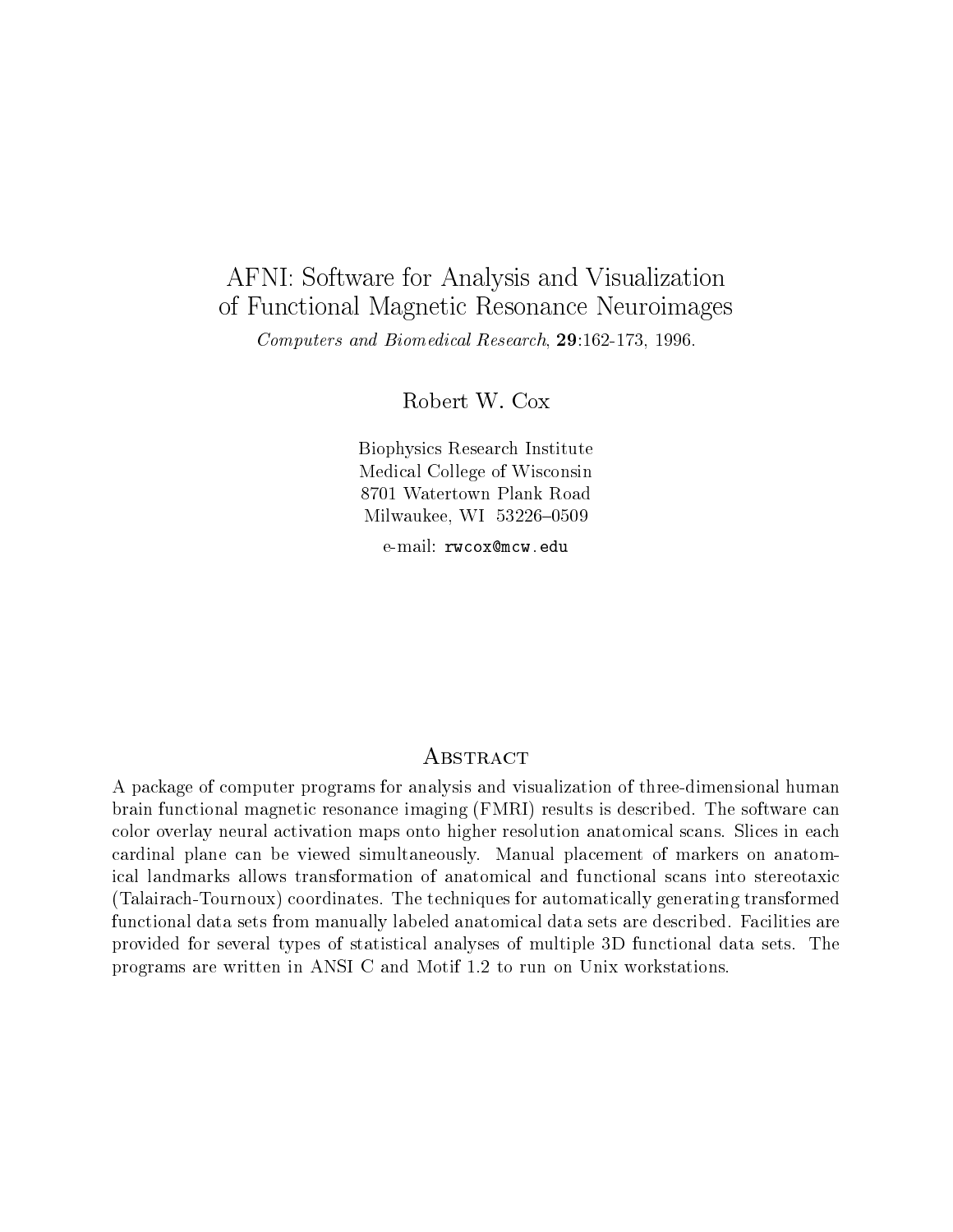#### **INTRODUCTION**

In the last few years, magnetic resonance imaging (MRI) has demonstrated the ability to detect changes in cerebral blood volume blood ow and blood oxygenation that occur locally in association with increased neuronal activity. Functional MRI (FMRI) has become one the most highly utilized techniques for noninvasive mapping and analysis of cortical activity in humans  $(6)$ .

With echo-planar imaging and low-inductance local gradient coils, it is possible to gather a single since of data in under - matrix  $\{11, \, \varphi\}$  , the entire brain can can can can can can can be scanned in under sec It takes 
- scans to produce reliable functional activation maps  $(9)$ . In under 5 minutes a 3D activation map of the whole brain can be acquired. Experimental scanning sessions typically last for - hours and produce - such D neuronal activation maps. The volume of data gathered is very large, and it is essential that easy-to-use tools for visualization and analysis of 3D activation maps be available for neuroscience investigators 

Comparison and averaging of neuronal activation data among individuals are compli cated by the normal anatomical variability of the human brain. The most widely accepted technique at present for adapting to this variability is to transform 3D activation maps to stereotaxic TalairachTournoux coordinates This transformation relies on identica tion of a few anatomical landmarks and is most easily carried out using high resolution (1 mm ) od anatomical data sets. w nole-brain functional MRI data sets are not yet at this resolution so the best technique for performing the stereotaxic transformation on FMRI volume data is to acquire a high resolution 3D scan at the beginning of a scanning session. determine the transformation for that data set, and then apply that transformation to the immediately following FMRI data sets 

In this paper, we describe the  $AFNI$  (Analysis of Functional NeuroImages) software package Our goals in development were - visualization transformation to stereotaxic coordinates,  $(3)$  averaging and statistical analysis of multiple functional data sets, and  $(4)$ easy to use interactivity The software was developed in ANSI C using the Motif - toolkit - will run on Unix systems with U Unix statement with the choice of the choice of the choice of the choice of workstations for the computer platform was based on the amount of data and computation needed for functional neuroimaging—the requirements are beyond the present configurations of most personal computers 

#### Transformation to Stereotaxic Coordinates

Figure - illustrates the anatomical landmarks relevant to the  $T$ system: the anterior commissure  $(AC)$  and the posterior commissure  $(PC)$ , two bundles of nerve fibers that connect the cerebral hemispheres across the longitudinal fissure. The anterior-to-posterior  $(y)$  horizontal axis of the stereotaxic coordinate system is defined to be tangent to the superior edge of the AC and to the inferior edge of the PC, at the points where they cross the longitudinal fissure. The vertical axis  $(z)$  is defined to be perpendicular to the AC–PC line, to lie in the longitudinal fissure, and to be tangent to the posterior edge of the AC. The remaining axis (right-to-left or x) is defined to be perpendicular to the y and z axes. The origin and orientation of the stereotaxic coordinate system have now been defined.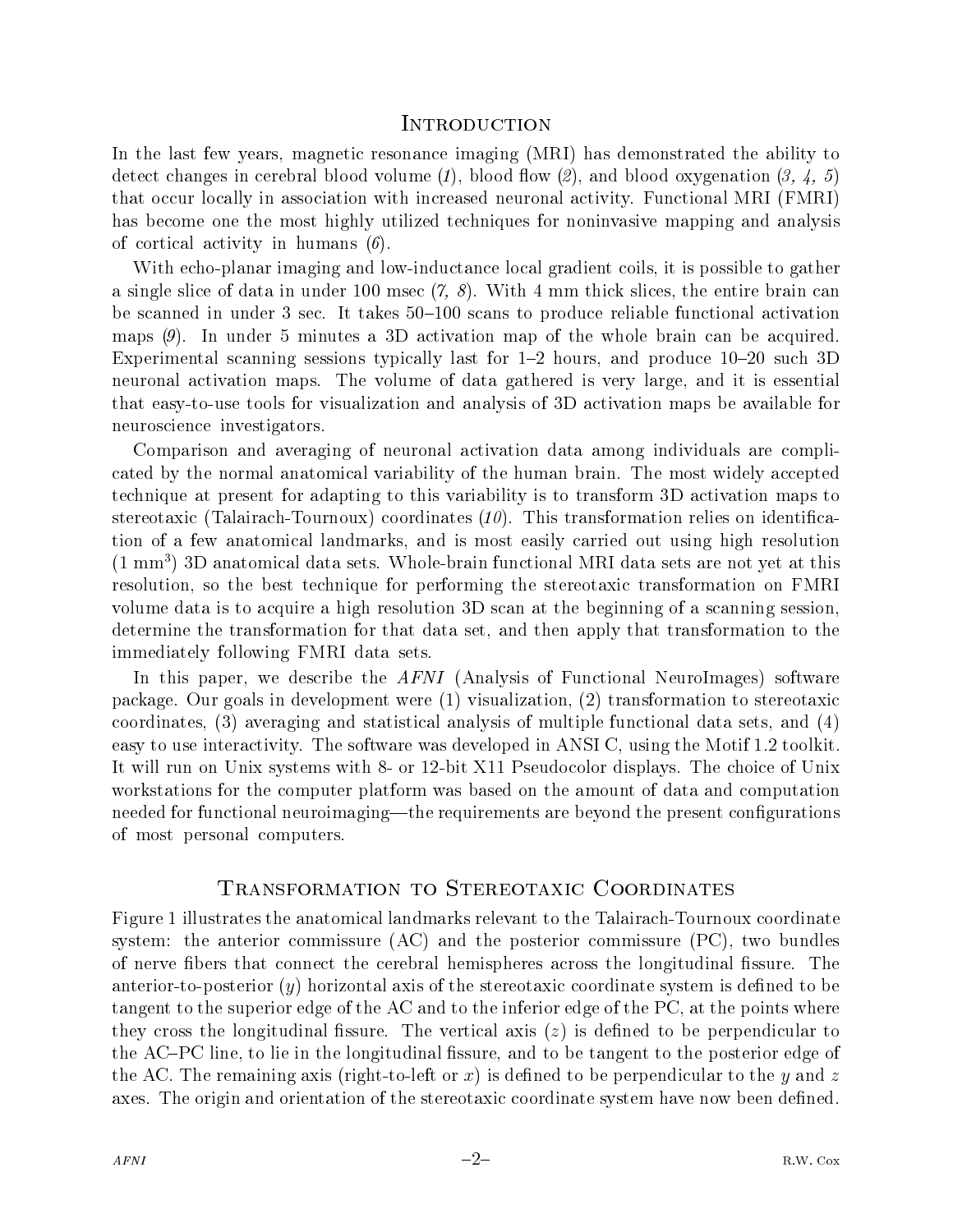

Fig. - Sketch of the central portion of the middline of the middline of the brain illustration in  $\mathbb{R}^n$ landmarks used to specify the stereotaxic coordinate system. The Talairach-Tournoux atlas distance from the AC to the PC is  $\mathcal{A}$  to the PC is  $\mathcal{A}$  to the PC is  $\mathcal{A}$ 

Normal human brains differ markedly in size. In stereotaxic coordinates, the dimensions along each axis are scaled to the "standard" brain described in the Talairach-Tournoux atlas. The cerebrum is divided into - regions you middline to middline to most righting to most righting  $(y)$  most anterior (frontal lobe) to AC, AC to PC, and PC to most posterior (occipital lobe);  $(z)$  most inferior (temporal lobe) to AC, and AC to most superior (parieto-temporal cortex). The transformation from the original coordinate system in which the data is gathered to the stereotaxic coordinate system is piecewise ane and continuous with - patches 

In practice, the transformation is determined in two steps. The first step is to rotate the volume brain image to be aligned with the stereotaxic axes. The second step is to find the extreme points of the cerebrum in the direction of these axes, and then to use those points to scale the volume data set accordingly. The display of a data set in the aligned, but not scaled, coordinate system is called the "AC-PC aligned view" of the given data set. Besides being a step on the way to the "Talairach view," this transformation has its own value. It provides a way to align data sets from the same subject taken on different days without introducing the scaling distortions of the stereotaxic coordinates 

#### METHODOLOGY FOR TRANSFORMING FUNCTIONAL ACTIVATION MAPS

As mentioned earlier, it is common to gather a whole-brain high resolution anatomical reference data set at the beginning of an FMRI scanning session. With the Spoiled GRASS imaging sequence in it come channel and a clinical scanner on a commence scanner we who quoted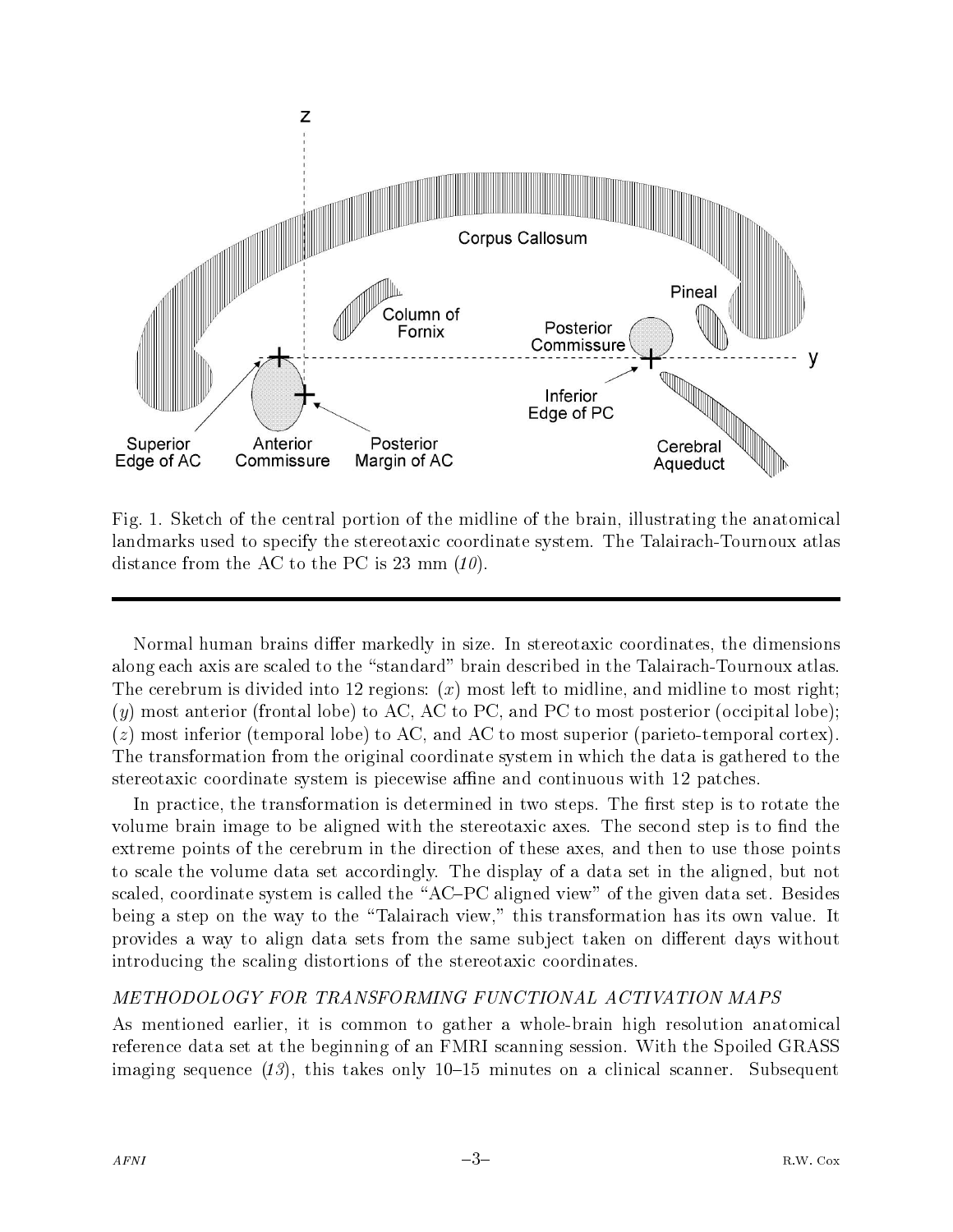functional activation data sets can then be mapped into stereotaxic coordinates once the mapping for the anatomical data set has been determined 

Two practical issues arise in applying the coordinate transformation determined from an anatomical data set to functional data sets. The first complication is that it is common to acquire the functional data sets on a different grid, oriented differently from the anatomical data set. For example, a whole-brain anatomical data set is most rapidly gathered in sagittal planes (since the head is smallest in that dimension), but for many functional purposes, coronal, axial, or oblique acquisitions are preferred (since these planes may line up with the structures being studied). The second complication is that the subject's head may not be in the same location during the functional scan as during the anatomical scan. Related to this issue is the fact that the functional images may be distorted relative to the anatomical images. For example, echo-planar MR images will be warped up to several pixels in the phase-encoding direction by off-resonance effects  $(14)$ . It is possible to map the  $B<sub>z</sub>$  field and correct for these distortions, but residual errors on the order of  $\frac{1}{2}$  pixel are likely. In the  $\mathbf{r}$ planar derived functional images and anatomical images are unavoidable 

We have developed an abstract methodology for keeping track of the transformations required between various data sets so that they can be displayed together. The advantage of this abstraction is that it is not specific to the stereotaxic transformation problem, and so allows for generalization to other situations where geometrical transformations determined from <sup>a</sup> master data set must be applied to other data sets that are in known geometrical relationships to the master data. The related transformations described below are also a convenient way to organize a computer program 

Figure 2 shows a schematic view of the data sets (boxes) and the "parent-child" relationships between them (arrows) that the symbolic abstractions below are designed to encapsulate. Sans-serif letters such as "a", "b", and "c" are used to denote 3D data sets. The elements of our technique are the following points:

- - Each data set <sup>a</sup> has associated with it three parent data sets any or all of which can be <sup>a</sup> itself
	- (a)  $\pi_c(\mathsf{a}) = \text{the coordinate parent}, \text{with which it is aligned (point 5c)};$
	- (b)  $\pi_t(\mathsf{a}) = \text{the transform parent, from which it is immediately transformed};$
	- (c)  $\pi_d$ (a) = the data parent, from which it is ultimately transformed (point 5d).

The functions  $\pi_c$ ,  $\pi_t$ , and  $\pi_d$  each take as input a 3D data set and produce as output another 3D data set. In practice, they are implemented as pointers in the C structure that holds a 3D data set. These relations are illustrated in Fig. 2, as applied to anatomical and functional data sets in  $AFNI$ . The data sets in columns are aligned (coordinate parent-child relation). The data sets at the left of each row are the originals, and the ones to their rights are transformed from them (transform and data parentchild relations 

2. Each data set has associated with it two coordinate systems: a continuous one  $r =$  $(x, y, z)^T$  measured in mm, and a discrete one  $\mathbf{q} = (i, j, k)^T$  corresponding to the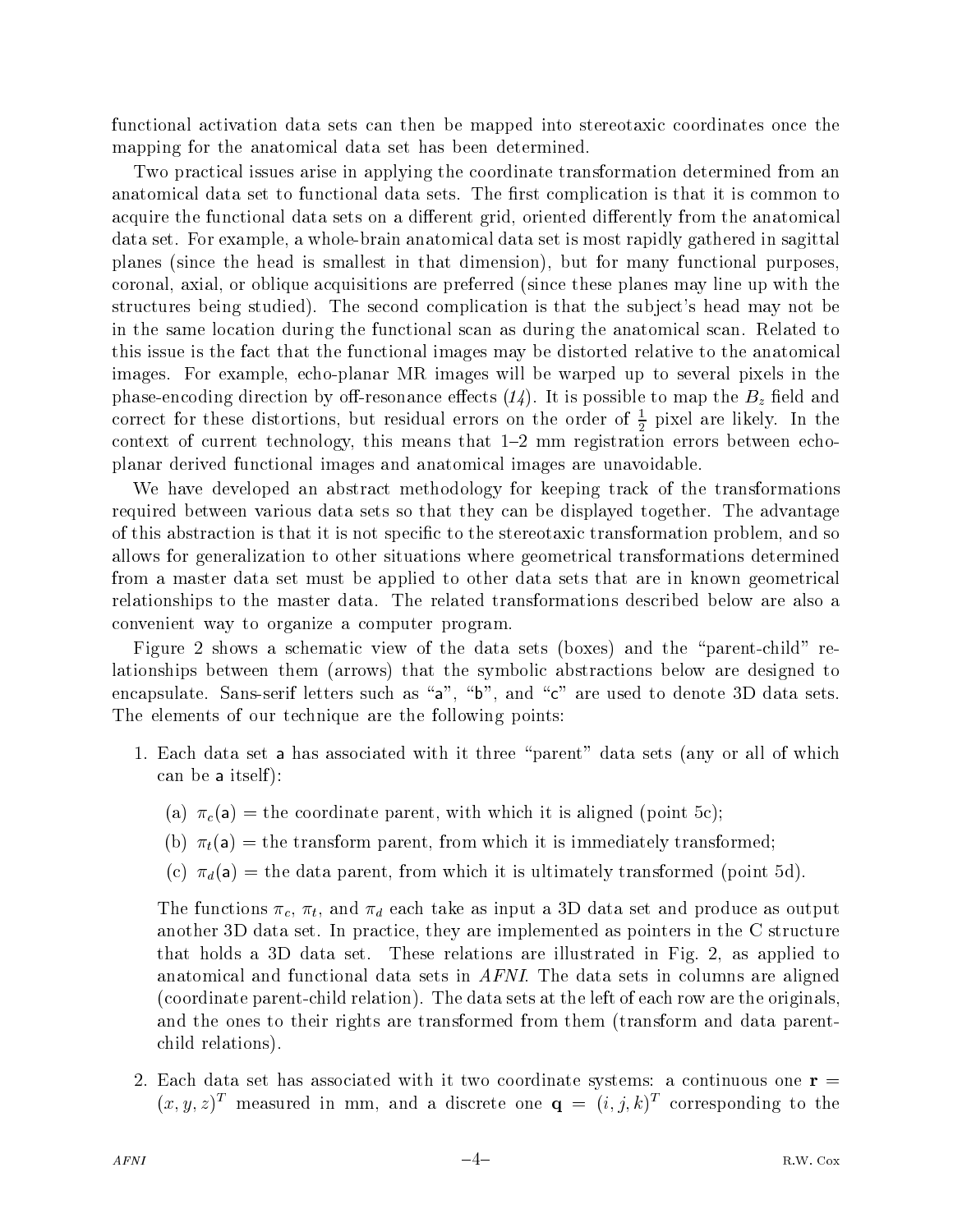

Fig. 2. Arrows show the parent-child relationships among 3D datasets in  $AFNI$ . Actual data transformations run in the reverse sense of the  $\pi_d$  arrows. Datasets a and b are formed from original data. Dataset **a** is marked and transformed to **a**  $\overline{\mathrm{AUC}}$  C aligned view) and to **a** (Talairach view). Datasets  $\mathbf{b}'$  and  $\mathbf{b}''$  are automatically generated and transformed from  $\mathbf{b}$ .

underlying voxels. This abstraction allows the transformations to be computed between the continuous coordinates and only at the point of actual application does the mapping to voxels need to be considered (point 5f). In  $AFNI$ , data sets that are acquired in different orientations will have the same continuous coordinate systems, but different discrete coordinate systems (point  $3c$ ).

- Each data set has three associated geometric transformations between coordinate systems
	- (a)  ${\bf T}^{\pm}_{\pi_t({\bf a})},$  which maps the continuous coordinate system of the transform parent of a into the continuous coordinate system of a. That is, a point whose coordinates are **x** in  $\pi_t(\mathsf{a})$  has coordinates  $\mathbf{T}^{\mathsf{a}}_{\pi_t(\mathsf{a})}(\mathbf{x})$  in  $\mathsf{a}$ .
	- (b)  $\mathbf{I}_{\pi_d(\mathsf{a})}$ , which maps the continuous coordinate system of the data parent of  $\mathsf{a}$ into the continuous coordinate system of a (point  $5e$ ). That is, a point whose coordinates are **x** in  $\pi_d$ (a) has coordinates  $\mathbf{T}^a_{\pi_d(a)}(\mathbf{x})$  in a.
	- (c)  $D_a$ , which maps the discrete coordinate system of a into the continuous coordinate system of  $a$ . That is, a voxel stored at array index  $q$  is at physical position  $\mathbf{x} = \mathbf{D}_a(\mathbf{q}).$
- The set of allowed geometrical transformations between continuous coordinate systems is a nonabelian group under composition  $\circ$ , with relations

$$
\mathbf{T}^{\mathsf{c}}_{\mathsf{a}} = \mathbf{T}^{\mathsf{c}}_{\mathsf{b}} \circ \mathbf{T}^{\mathsf{b}}_{\mathsf{a}} \hspace{10mm} \mathbf{T}^{\mathsf{a}}_{\mathsf{c}} = \left[\, \mathbf{T}^{\mathsf{c}}_{\mathsf{a}}\, \right]^{-1} \hspace{10mm} \mathbf{T}^{\mathsf{a}}_{\mathsf{a}} = \mathbf{I} \; .
$$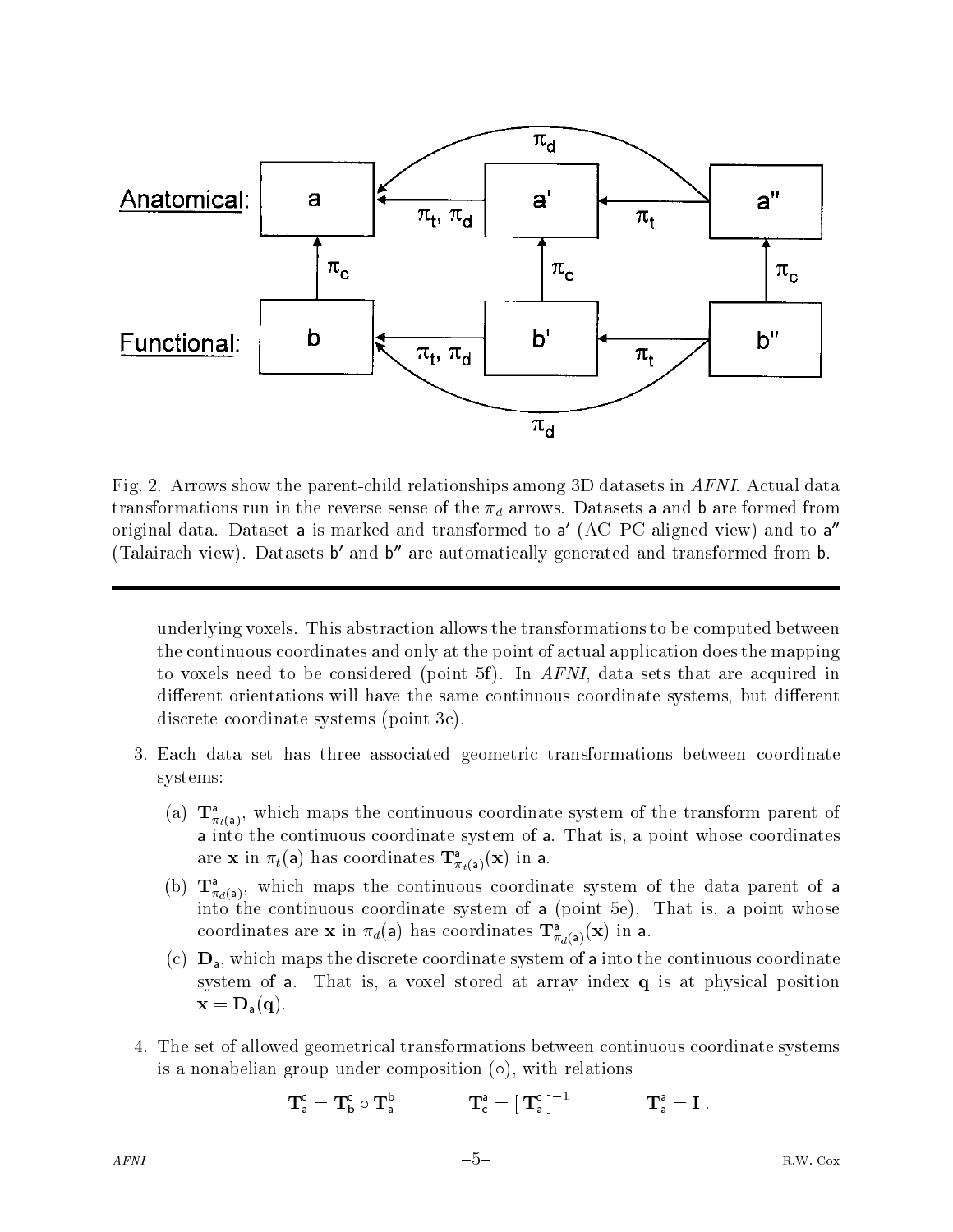Specific examples are rotations, scalings, and the piecewise affine transformation to stereotaxic coordinates 

- 5. For all data sets, the following relationships hold  $(cf. Fig. 2)$ :
	- (a)  $\pi_d(a) = \pi_d(\pi_t(a))$ ;

that is the data parent of <sup>a</sup> and the data parent of the transform parent of <sup>a</sup> are the same. This ensures that data sets are always transformed directly from their original sources. In Fig. 2, this relation is exemplified by  $\pi_d(\mathsf{a}) = \mathsf{a}$ .

$$
( \mathrm{b} ) \ \ \mathbf{T}_{\pi_t(\mathsf{a})}^{\pi_t(\pi_c(\mathsf{a}))} = \mathbf{I} \ ;
$$

that is the transform parent of <sup>a</sup> and the transform parent of the coordinate parent of a are geometrically aligned. In Fig. 2, the coordinate parent of a dataset is above it, and the transform parent is to the left; for example,  $\pi_t(\pi_c(\mathbf{d} \mid t) = \mathbf{d}$ .

(c)  $T_a$ <sup>c</sup> $\vee$  = 1;

that is, a and its coordinate parent are geometrically aligned. (This is the meaning of what it is to be a coordinate parent 

(d) There is a nonnegative integer *iv* such that  $\pi_t^{\alpha}$  (d)  $\equiv \pi_d(d)$ , and, if  $N > 0$ ,

$$
\mathbf{T}_{\pi_d(\mathsf{a})}^\mathsf{a} = \mathbf{T}_{\pi_t(\mathsf{a})}^\mathsf{a} \circ \mathbf{T}_{\pi_t^2(\mathsf{a})}^{\pi_t(\mathsf{a})} \circ \cdots \circ \mathbf{T}_{\pi_t^{N-1}(\mathsf{a})}^{\pi_t^{N-2}(\mathsf{a})} \circ \mathbf{T}_{\pi_t^N(\mathsf{a})}^{\pi_t^{N-1}(\mathsf{a})} \ ;
$$

that is following the transform parent links back far enough leads to the data parent. The transformation from the data parent to the data set is just the group product of the individual transform parent transformations. In view of these identities, the principal reason for the transform parent relationship to be defined is functional: in practice, one transform can often only be determined after an earlier one has been applied and the resulting data set processed in some fashion In Fig. 2, a dataset's transform parent is directly to its left, and its data parent is at the far left of its column 

 $\textnormal{(e)}\ \ \mathbf{T}_{\pi_d(\mathsf{a})}^\mathsf{a} = \mathbf{T}_{\pi_t(\pi_c(\mathsf{a}))}^{\pi_c(\mathsf{a})} \circ \mathbf{T}_{\pi_d(\pi_t(\mathsf{a}))}^{\pi_t(\mathsf{a})} \ ;$ 

that is the transformation from the data parent of <sup>a</sup> to <sup>a</sup> can be computed as the concatenation of transformations attached to its coordinate and transform parents. This is how "derived" data sets are created (see point  $6$ ). In Fig. 2, this relationship means that the transformation from <sup>a</sup> to <sup>a</sup> is made by composing the transformation from a to a with the transformation from a to a . This means that only individual transformations need to be defined by the software, and then the formalism will generate the needed formulas to transform from the ultimate data parent to the final data set's coordinate system.

 $(f)$  The transformation used to map display data elements of a into the data elements that are the original source  $[\ln \pi_d(a)]$  is  ${\bf D}_{\pi_d(a)} \circ {\bf T}_a^{(a)} \circ {\bf D}_a$ . Interpolation in  $\pi_d(a)$ will be needed to faithfully display the transformed data, since in general  ${\bf D}_{\pi_d({\bf a})}({\bf x})$ will not lie exactly on a grid point in the data parent.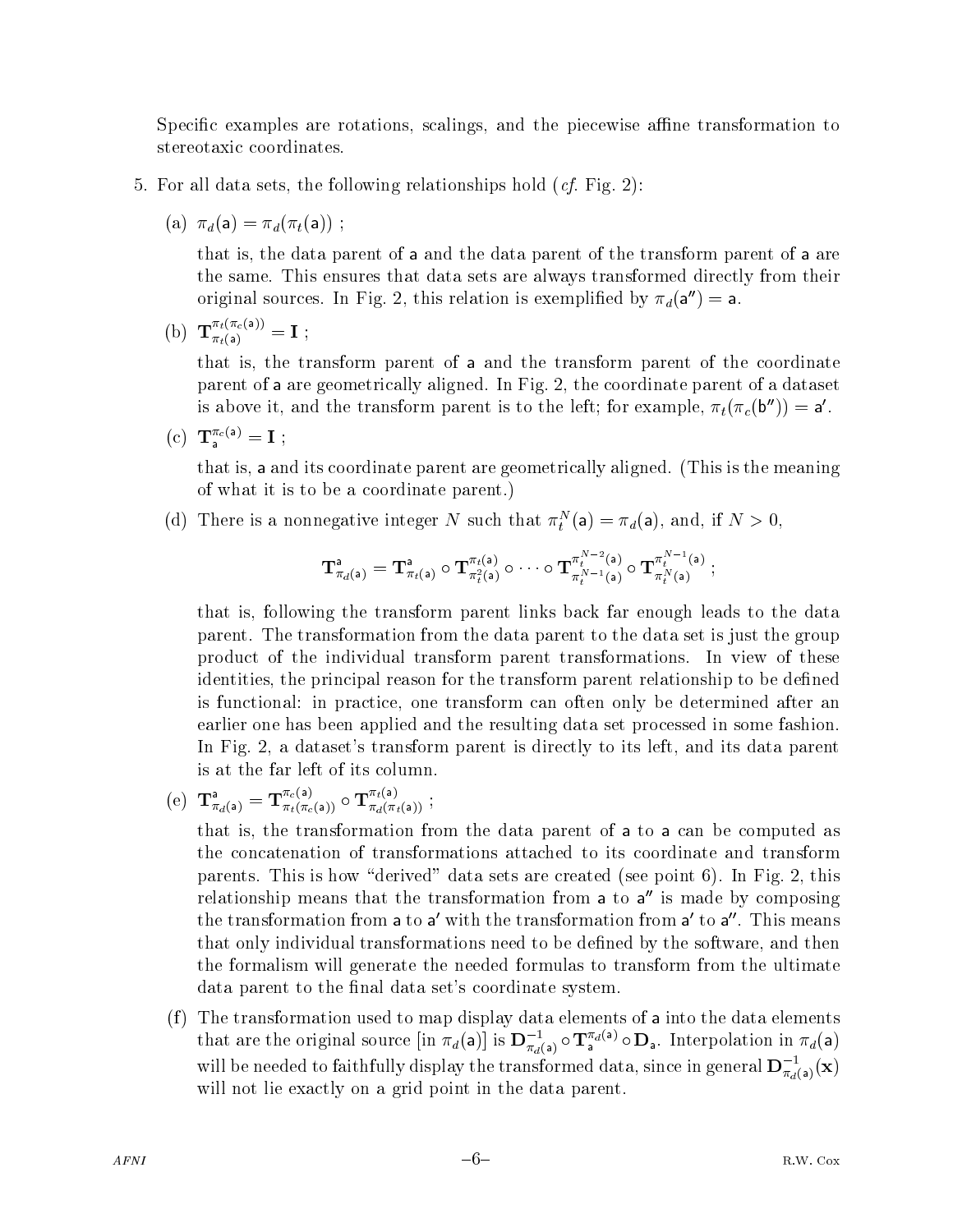If a data set b and a coordinate parent a  $\mu$  in turn a coordinate the coordinate  $\mu$  in turn  $\mu$ **d** also has transform children derived from **a**. Assume that  $\pi_c(\mathsf{d}) = \mathsf{a}$  and  $\pi_t(\mathsf{d}) = \mathsf{a}$ . Then the derived child b of <sup>b</sup> that corresponds to <sup>a</sup> has parents

$$
\pi_c(\mathsf{b}') = \mathsf{a}' \qquad \qquad \pi_t(\mathsf{b}') = \mathsf{b} \qquad \qquad \pi_d(\mathsf{b}') = \pi_d(\mathsf{b}) \ .
$$

In  $ATN$ I, when the transform child a is created, the program automatically creates  ${\tt D}$  as well. It the transformation from  $a$  to  $a$  is modified, then the changes are automatically  $\,$ reflected in  $b'$ . In Fig. 2, when the user marks the necessary anatomical points in  $a$ ,  $\,$  unen a  $\,$  can be created. Ty hen that is done,  $\,$  b is automatically created at the same time. Similarly, when the extreme cerebral points in a lare marked, then a will be created. and b'' along with it. Combined with the "transform-on-demand" feature (described later), this automatic generation of transformations and transformed data sets means that slices from the anatomical and functional volumes can be viewed in stereotaxic coordinates within a second of placing the anatomical markers 

These points may seem fairly abstruse, but they provide a method for organizing 3D data sets and the geometrical relationships among them as they are created and destroyed by  $AFNI$ .

#### DATA ORGANIZATION

Anatomical and functional data in  $AFNI$  are organized into "datasets." A dataset is a 3D brick of -bit values with some associated information stored in a separate header le Header information includes the orientation and spacing of the 3D brick voxels, encoded as the transformation  $D_a$  for dataset a. The continuous coordinate system for all datasets is x=right-to-left, y=anterior-to-posterior, and z=inferior-to-superior.

Datasets are labeled as being "anatomical" or "functional." An anatomical dataset contains one value per voxel A functional dataset can contain one or two values per voxel The first value is the measured intensity of functional activation. The second value, if present, is a statistical measure of the significance of the activation intensity; for example, the correlation coefficient of Bandettini *et al.*  $(9)$ . The significance value can be used within AFNI interactively to threshold the functional display.

Datasets are collected into "sessions" (which are implemented as Unix directories). All the datasets in a session directory are supposed to be associated with each other. In particular AFNI allows any functional dataset from a given session to be color overlaid onto any anatomical dataset from the same session 

Datasets and sessions are created with the program to-d which takes as input a stack of images and produces as output a dataset brick and header les The user of to-d must provide the information necessary to orient the images; for example, the grid spacings and anatomical directions in the images are required inputs. The input images can be blocks of uncompressed or -bit data possibly with header data which will be skipped 

 $\mathbf{u} = \mathbf{u}$ slices of data. In some applications, gaps are present between the functional slices. For example, some investigators using sagittal functional images do not collect data that spans the longitudinal fissure, but instead leave a  $3-5$  mm gap there. The auxiliary program  $abut$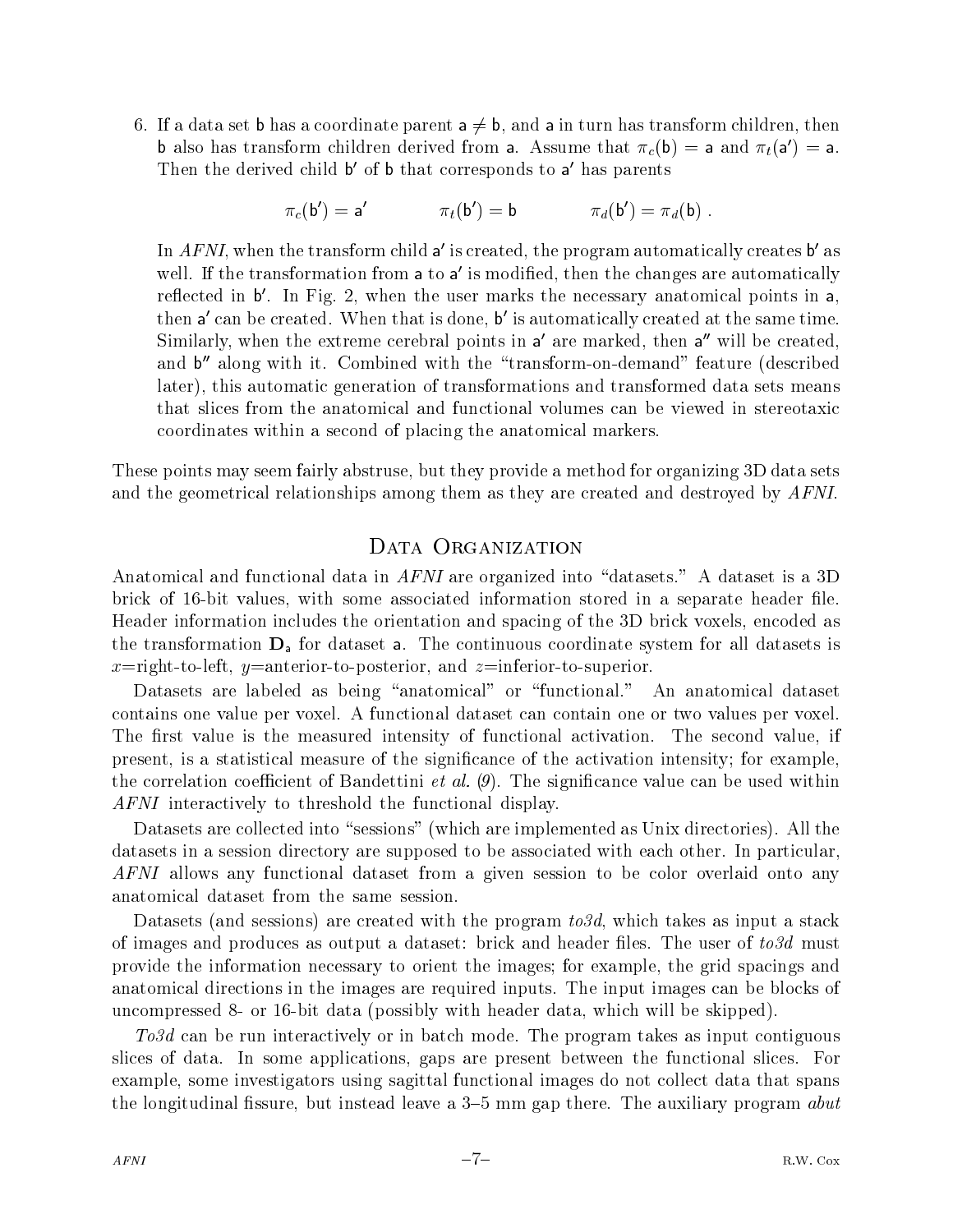



can provide zero-filled images to fill in the gaps, and can resample the nonzero slices to a finer mesh if needed (e.g., to fill a 2 mm gap in a series of 4 mm functional slices). Resampling in the slice select direction between contiguous input slices can be done using nearest-neighbor, linear, or cubic interpolation, at the user's discretion. Interpolation is not done across the boundaries between the gap-filling zero images and the nonzero user-supplied images; that is, interpolation is only done inside spatially continuous blocks of actual input data.

# MAJOR FUNCTIONS OF AFNI AND AUXILIARY CODES

AFNI is an interactive X--Motif program The user is presented with a main window with buttons and controls for controlling the viewing of images, the transformation to stereotaxic coordinates, and the output of datasets. Figure 3 shows a snapshot of the windows from an *AFNI* session.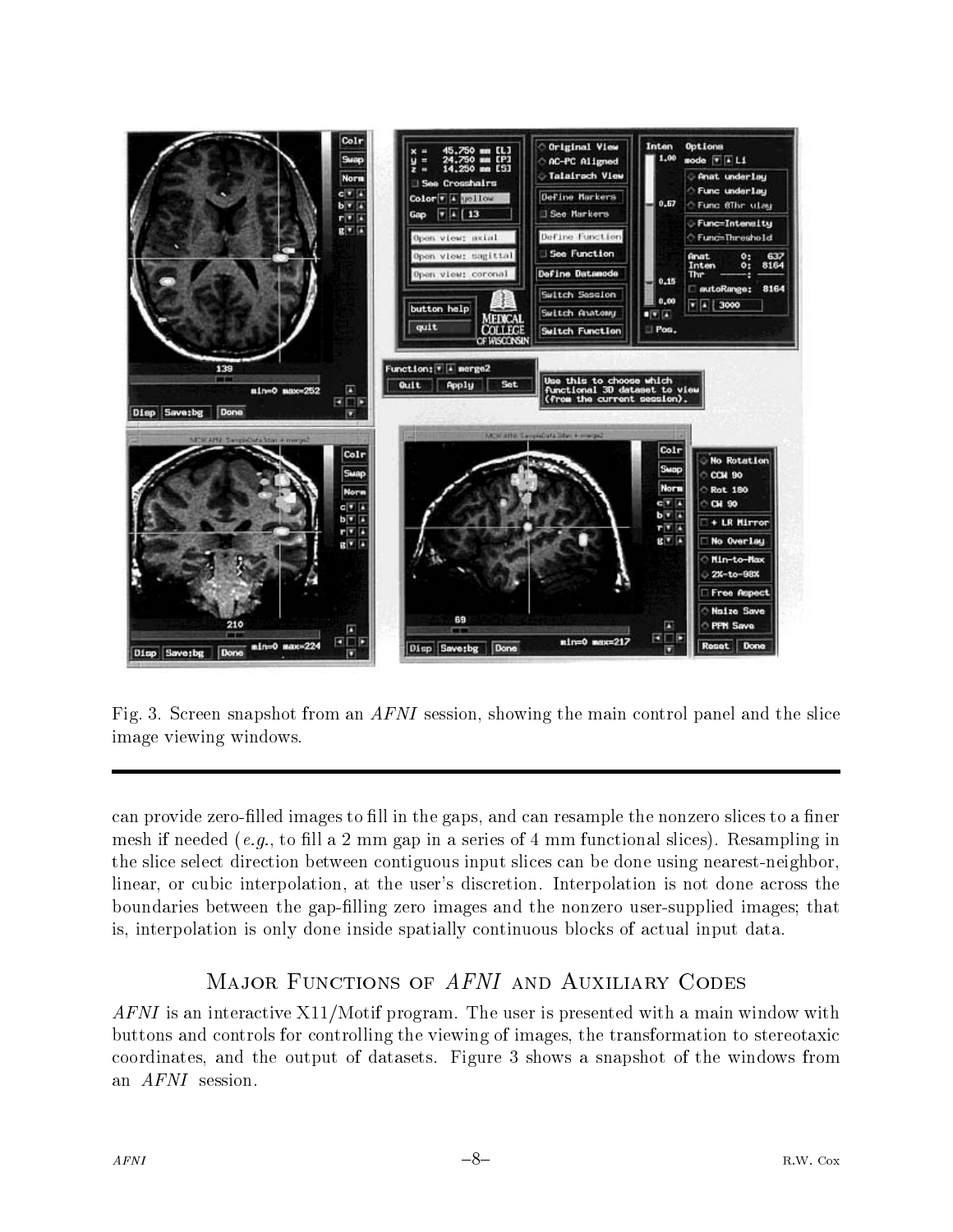#### IMAGE DISPLAY

Planar images are extracted from 3D datasets along any of the three cardinal (axial, coronal and sagittal) orientations. Up to three windows for image viewing can be open at any one time, one for each orientation. Colored crosshairs are overlaid in each window, indicating the slice planes that the other windows are using. Controls are provided for moving through the dataset parallel to the coordinate axes The contrast and brightness of the images can be adjusted interactively 

#### VIEW MODES AND TRANSFORMATIONS

Each dataset can be viewed in up to three "modes." These are the coordinate systems to which the dataset can be transformed: the original view, the  $AC-PC$  aligned view, and the Talairach view. When running  $AFNI$  for the first time with a given dataset, only the original view is available 

The transformation to the AC
PC aligned view is made by the interactive placement of "markers" on the requisite anatomical landmarks. The exact locations defined by Talairach and Tournous (Toyan and the superior and posterior posterior and the inferior edges of the inferior of the inf edge of the PC cf Fig - To dene the vertical axis the user is also required to mark two points in the longitudinal cerebral fissure. Given the AC–PC line (the new y-axis), one point in this fissure would be sufficient to define the new  $yz$  plane. We require two points (separated by at least  $20 \text{ mm}$ ) to provide some redundancy, and to provide some elementary quality controls on the marker set. If the two planes defined by the AC–PC line and the two iissural markers are more than  $Z$  apart,  $A\,I\,N\,I$  will not perform the transformation. The - tolerance is chosen so that at most <sup>a</sup> mm alignment error will occur at the edge of the brain. Root-mean-square inter-individual variability in the stereotaxic location of cortical landmarks is approximately 7 mm  $(11, 12)$ . Thus, a 3 mm error in performing the transformation to stereotaxic coordinates does not signicantly impact the utility of the transformation for approximately aligning cortical structures among a group of subjects.

The transformation to the Talairach view is made when the user is viewing the data in the AC–PC aligned coordinate system. Six markers must be placed at the extreme points of the cerebrum along each axis. The anatomical landmarks for both transformations are easily seen on Spoiled GRASS I mm datasets. With a little practice, it takes only a few moments to place the markers and transform a dataset 

Datasets (functional or anatomical) that are "coordinate children" of an anatomical dataset that has been marked and transformed are automatically transformed along with their parent, as described earlier.  $AFNI$  does not actually form a new 3D array with the transformed data for each dataset unless ordered to by the user. Instead, the slices that are needed for display are transformed from the original data brick as needed. The user can choose among nearest-neighbor, trilinear, and tricubic interpolation for the resampling method 

This "transform-on-demand" structure has a side-benefit: it is possible to place anatomical markers at sub-voxel locations. This is accomplished in  $AFNI$  by instructing the program to interpolate the viewed slices to a smaller voxel size; markers are placed at the  $xyz$ -coordinates of the display pixel centered in the crosshairs when the user clicks on the "Set" button. For example, this technique lets the user "split the difference" when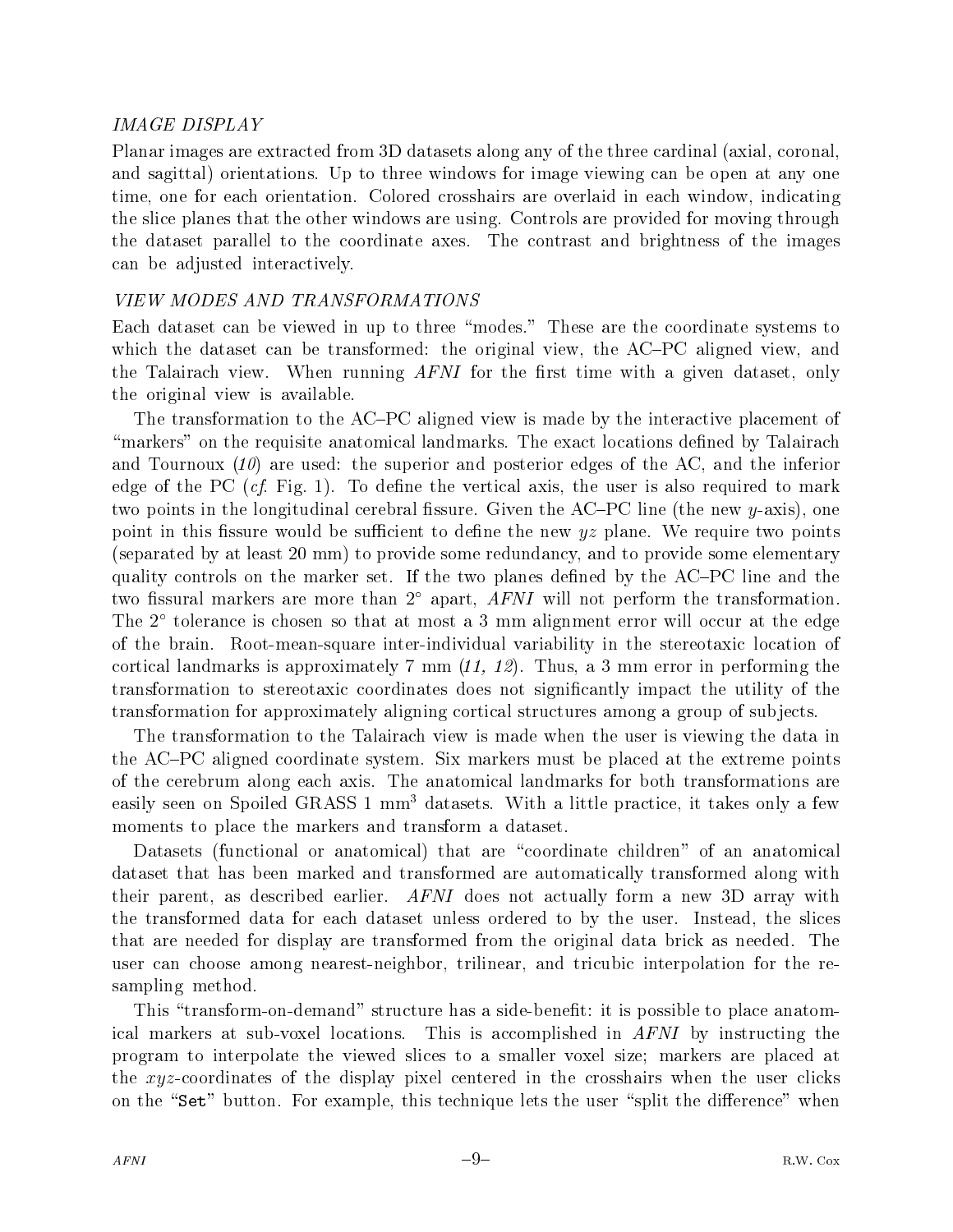trying to decide if a given pixel or its neighbor is in the mid-sagittal plane. We have used this feature to transform older anatomical data sets, with 4 mm thick sagittal slices and - ------ --- process --------------

## FUNCTIONAL OVERLAY

At any given moment, the user of  $AFNI$  is viewing one anatomical dataset as the grayscale background and (possibly) one functional dataset from the same session as the false-color overlay. The main control window has buttons for switching among datasets and among sessions Up to - sessions with datasets each can be loaded into AFNI 

The mapping from functional intensity to colors is controlled interactively. If present, the signicance level in the functional dataset can be used to threshold the functional intensity data before display; values below the significance threshold will not be displayed.

The combination of color functional overlay and three orthogonal viewing windows that are easily scrolled has proven to be a very powerful and intuitive mechanism for investi gators to understand their functional activation results The color overlay can be toggled on and off with the press of a button—this allows quick examination of the underlying anatomical structures 

# AUXILIARY PROGRAMS FOR MANIPULATING DATASETS

Some functions have not been integrated into  $AFNI$  itself. These programs operate on 3D datasets produced either by to-dimensional produced the user saves and the user saves a transformed datasets o to disk. There are four principal auxiliary programs at present:

- -dclust for grouping nonzero voxels into spatial clusters and reporting on their statis tics. Clusters can be defined as connected by orthogonal-only adjacency of nonzero voxels (nearest neighbors in the 3D grid), or by allowing connections at diagonals as well (next-nearest and second-next-nearest neighbors).
- -dmerge for editing and combining datasets This is one mechanism for averaging functional data across subjects after the transformation to stereotaxic coordinates. Editing functions available include discarding voxels not in clusters of a minimum volume (to eliminate isolated points), blurring of voxels to allow for inter-subject anatomic variability  $(11, 12)$ , and discarding voxels that aren't activated (nonzero) more than once in the collection of input 3D functional datasets.
- -detections for comparing collections of functions of functions of functions  $\mu$  performed a collection sample, and paired-sample Student t-tests on the voxel-by-voxel means of  $3D$  datasets. It produces as output a 3D dataset that can be thresholded (within AFNI or by -dmerge to display only those voxels which are signicantly dierent from zero sample test) or significantly different between the collections  $(2\text{-sample tests})$ .
- -dproject for pro jecting datasets along the three orthogonal directions to produce three 2D image files. This is mainly useful for producing summary images for presentation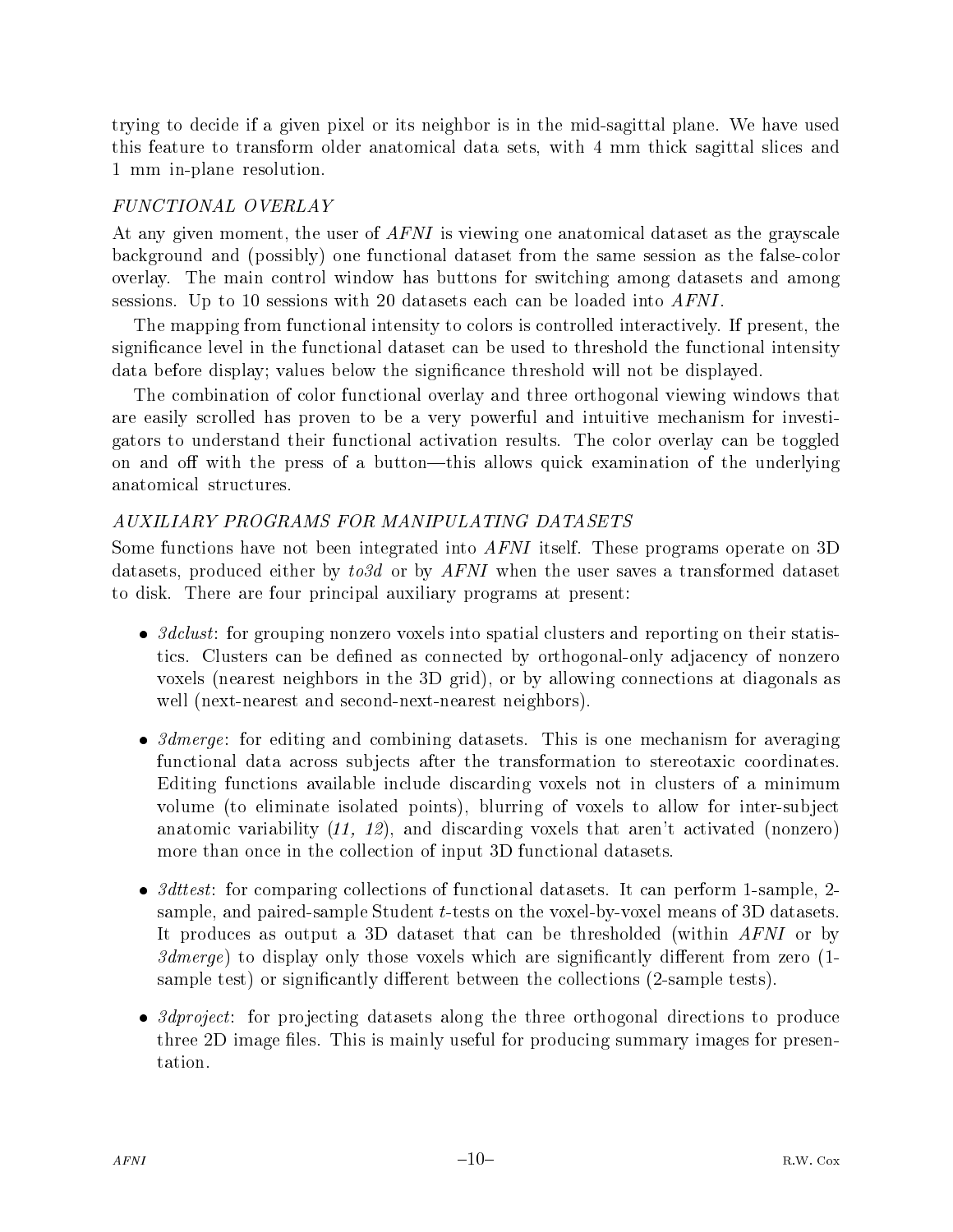In addition, there are a number of other programs for exploring a functional MRI time series and forming the functional images for input to-to-to-described programs are described in elsewhere  $(9)$ .

## PROGRAM DESIGN AND IMPLEMENTATION

There are three features of the software itself that deserve note. The first has already been introduced: the "transform-on-demand" method of producing images for display on pixel grids that do not align with the original data. This feature has been very useful. For example. the functional datasets do not need to be interpolated to fit the higher resolution of the typical anatomical datasets, but are simply interpolated as needed, even in the "original view." As a practical issues and the same of the same states and memory since and memory since a - and memory since a - and anatomical dataset occupies - Megabytes while a -bit - - functional dataset takes up only 324 Kilobytes. Memory and disk space are also conserved since datasets in the transformed coordinate systems are not explicitly saved (unless requested by the user).

Transform-on-demand also makes the transformation step—after the markers have been placed—almost instantaneous. The actual computations performed are just those to calculate the parameters of the transformation matrices, and to set up the data structures for all the transformed datasets. This occurs so quickly that the user is not aware of all the background work; the only visible indication is that the button to allowing viewing in the new coordinate system becomes usable 

The second noteworthy design feature of AFNI is in the code for the image viewing windows. These routines take as input a function to call that will return the  $n<sup>th</sup>$  image in a sequence when  $n$  is passed to that function as its parameter. If a 3D brick of data is simply to be viewed directly, the image-supplying function can simply copy data out from the appropriate plane and return it to the viewing window calling routine; such a display is very quick. If the images being viewed must be transformed from an original data brick, then the image-supplying function can call the appropriate interpolation routines. This modularity makes it easy to incorporate the image sequence viewing routines into other programs; for example to-d allows the user to view the images being formed into a D dataset and this is done with the unmodified  $AFNI$  image viewing routines.

The third noteworthy design feature of  $AFNI$  is how it accesses datasets on disk. As mentioned earlier, each dataset is stored in two files: a brick file that contains only the 3D data array, and a header file that contains all other information. The header file is pure ASCII, and so can be examined (even edited) by a user. AFNI does not actually read into RAM the dataset brick files if they are over a given threshold (200 Kilobytes in the current implementation). Large brick disk files are directly mapped into memory using the Unix mmap library function in read-only mode. This allows a disk file to be treated as part of a program's address space, it puts the burden of paging temporarily unused data to disk onto the operating system and it does not consume system swap space This is how AFNI can run with hundreds of input datasets that far exceed the actual memory capacity of the computer, yet the program has relatively little need to deal with memory management itself. There is, however, one situation where the necessity for allocating and deallocating space for dataset bricks arises. This occurs when the program exceeds the allowable number of open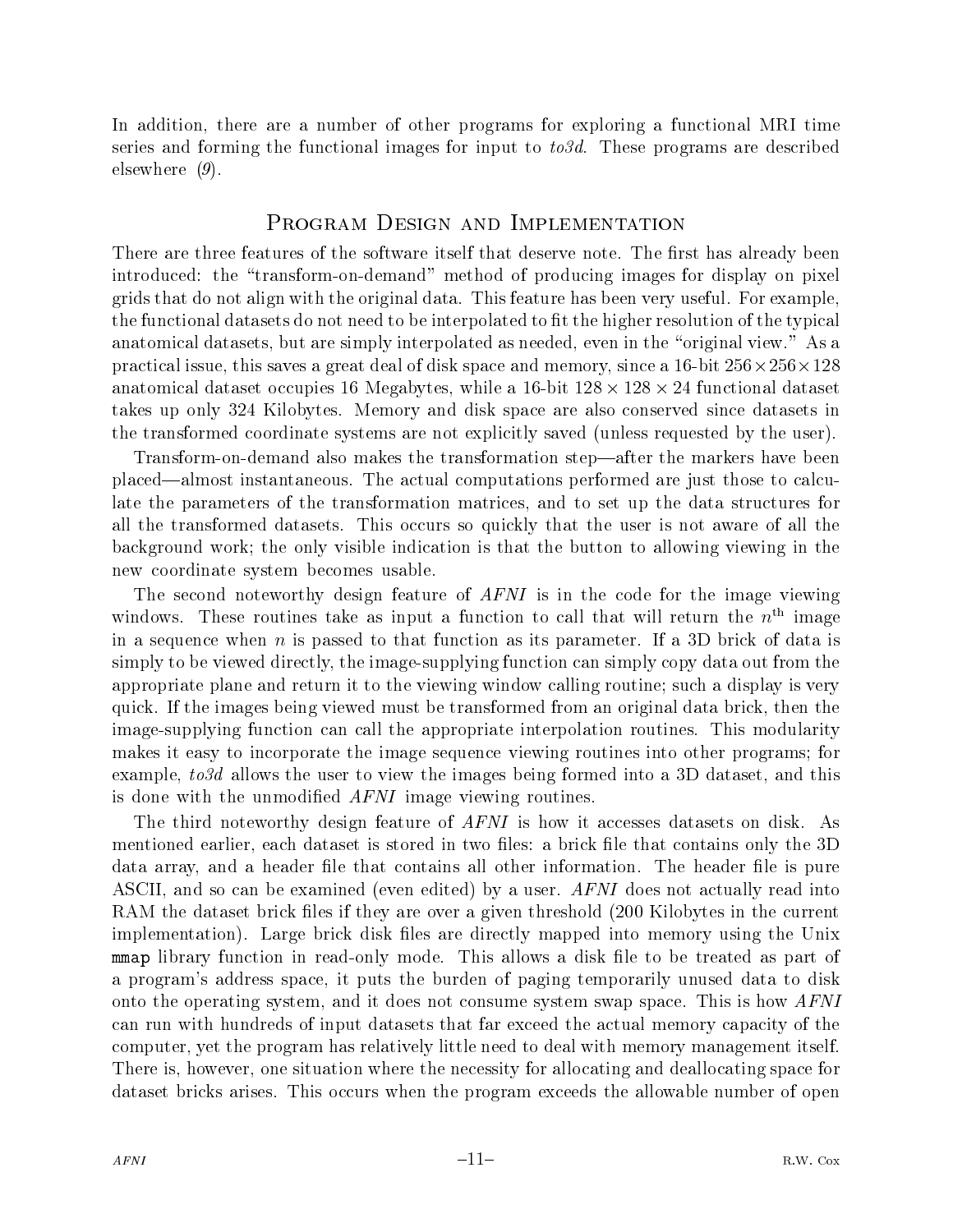memory mapped files. When this happens,  $AFNI$  will close the least recently used dataset files in an attempt to allow a new file to be opened.

# CONCLUSIONS

The software described in this article is a powerful tool for the visualization, transformation, and combination of three dimensional functional neuroimaging results. Its interface has been carefully constructed to be easy to use. Whenever possible, pressing a control "widget" causes an immediate action that is visible to the operator; this rapid feedback makes using the program quite comfortable. If an action takes a significant time to complete eg transforming and writing an entire - Megabyte data volume to disk the program informs the user by changing the cursor to a watch shape 

 $AFNI$  is now in daily use by all FMRI researchers at the Medical College of Wisconsin, and distributed the best distributed to over the over sites and the world. It is designed to conserve the world memory and disk space, and so can be run on relatively low cost Unix workstations. The programs are available free (in source code form) for non-commercial research purposes; interested investigators should contact the author 

#### Acknow ledgements

The development of the AFNI package was greatly facilitated by feedback and encouragement from many neuroscientists, including J.R. Binder, E.A. DeYoe, J.S. Hyde, S.M. Rao, E.A. Stein, and F.Z. Yetkin. This work was partially supported by the National Institutes of Health grant MH  $\sim$  Health grant MH  $\sim$ 

# References

- 1. BELLIVEAU, J.W., KENNEDY, D.N., MCKINSTRY, R.C., BUCHBINDER, B.R., WEISSKOFF, R.M., COHEN, M.S., VIVEA, J.M., BRADY, T.J., AND ROSEN, B.R. Functional mapping of the human visual cortex by magnetic resonance imaging Science - -- --
- 2. KWONG, K.K., BELLIVEAU, J.W., CHESLER, D.A., GOLDBERG, I.E., WEISSKOFF, R.M., PONCELET, B.P., KENNEDY, D.N., HOPPEL, B.E., COHEN, M.S., TURNER, R., CHENG, H.M., BRADY, T.J., AND ROSEN, B.R. Dynamic magnetic resonance imaging of human brain activity during primary sensory stimulation is a straightfully work to be a straightfully and straight and straightfully and straightfully and
- BANDETTINI, P.A., WONG, E.C., HINKS, R.S., TIKOFSKY, R.S., AND HYDE, J.S.  $3.$ Time course EPI of human brain function during task activation. Magn. Reson. Med. 25, -
- 4. OGAWA, S., LEE, T.M., KAY, A.R., AND TANK, D.W. Brain magnetic resonance imaging with contrast dependent on blood oxygenation of  $\mathcal{M}$  . Acade Science  $\mathcal{M}$ -